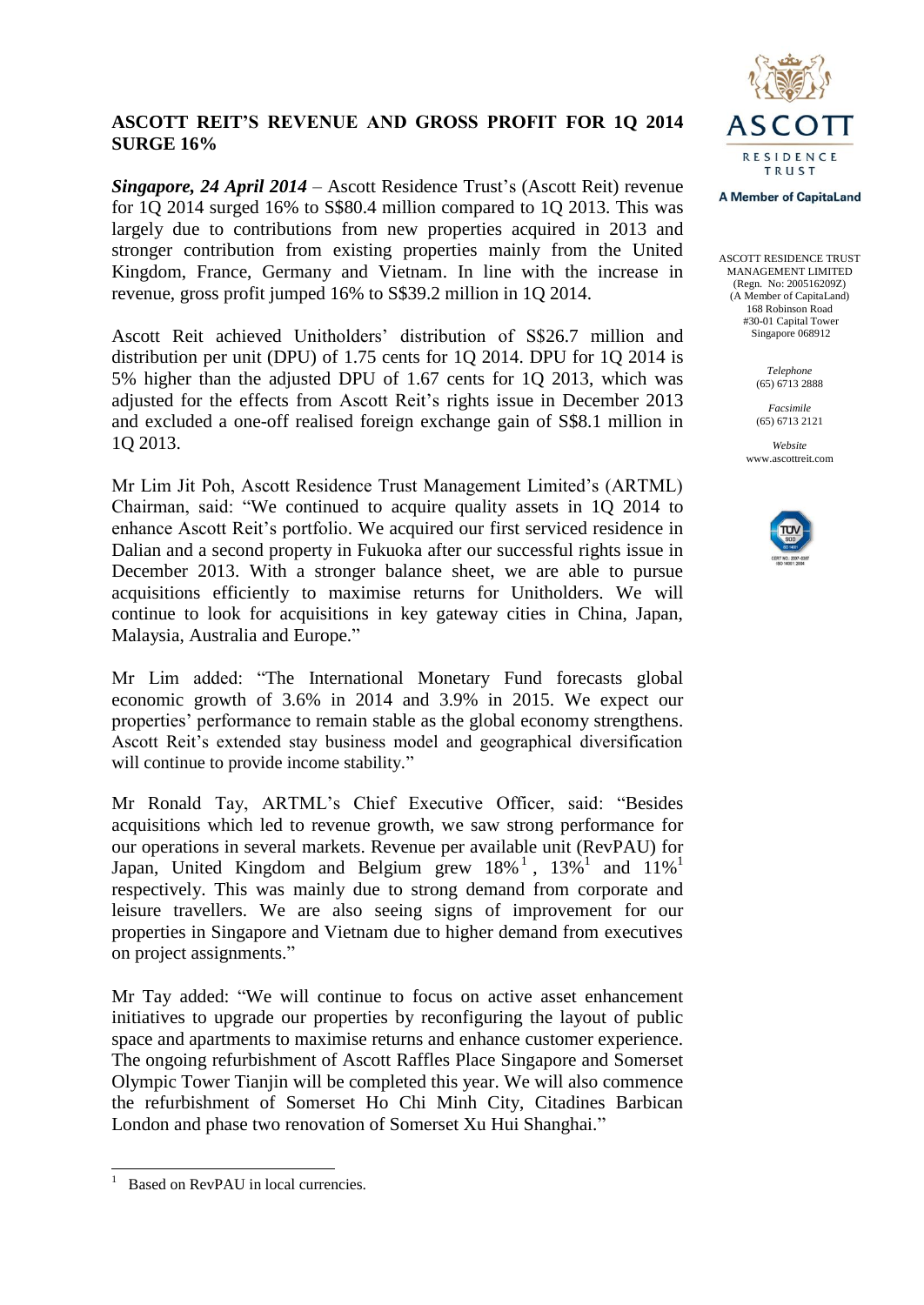## **Summary of Results**

| 1Q 2014 vs. 1Q 2013 |  |
|---------------------|--|
|---------------------|--|

|                                                | 10 2014 | 1Q 2013 | Change $(\% )$ |
|------------------------------------------------|---------|---------|----------------|
| <b>Revenue (S\$ million)</b>                   | 80.4    | 69.2    | $+16%$         |
| <b>Gross Profit (S\$ million)</b>              | 39.2    | 33.8    | $+16%$         |
| <b>Unitholders' Distribution (S\$ million)</b> | 26.7    | 27.6    | $-3%$          |
| <b>DPU</b> (S cents)                           | 1.75    | 2.25    | $-22%$         |
| <b>DPU</b> (S cents)                           |         |         |                |
| (adjusted for the effects from rights          | 1.75    | 1.67    | 5%             |
| issue and excluded one-off realised            |         |         |                |
| foreign exchange gain)                         |         |         |                |
| <b>Revenue Per Available Unit</b>              | 124     | 124     |                |
| (RevPAU) S\$/day                               |         |         |                |

- Revenue for 10 2014 increased mainly due to the additional revenue of S\$7.9 million from Ascott Reit's acquisitions in 2013 and stronger contribution of S\$4.3 million from existing properties. The increase was partially offset by the decrease in revenue of S\$1.0 million from Somerset Grand Fortune Garden arising from the ongoing strata sale of its apartment units.
- Unitholders' distribution was higher in 1Q 2013 as it included a one-off realised foreign exchange gain of S\$8.1 million. This arose from the repayment of foreign currency bank loans using the proceeds from Ascott Reit's equity placement in February 2013 before it deployed the proceeds to fund acquisitions.
- DPU for 1Q 2013 was adjusted for the effects from the rights issue in December 2013 and excluded the one-off realised foreign exchange gain in 1Q 2013.

For Ascott Reit's 1Q 2014 financial statement and presentation slides, please visit [www.ascottreit.com.](http://www.ascottreit.com/)

## **About Ascott Residence Trust**

Ascott Reit was established with the objective of investing primarily in real estate and real estate-related assets which are income-producing and which are used or predominantly used, as serviced residences, rental housing properties and other hospitality assets.

Ascott Reit's asset size has almost quadrupled to about S\$3.7 billion since it was listed on the Singapore Exchange Securities Trading Limited (SGX-ST) in March 2006. Ascott Reit's international portfolio comprises 82 properties with 9,082 units in 32 cities across 12 countries in Asia Pacific and Europe.

Ascott Reit's serviced residences are operated under the Ascott, Citadines and Somerset brands, and are mainly located in key gateway cities such as Beijing, Shanghai, Guangzhou, Singapore, Tokyo, London, Paris, Berlin, Brussels, Barcelona, Munich, Hanoi, Ho Chi Minh City, Jakarta, Manila and Perth.

Ascott Reit is managed by Ascott Residence Trust Management Limited, a wholly-owned subsidiary of The Ascott Limited and an indirect wholly-owned subsidiary of CapitaLand Limited, one of Asia's largest real estate companies. ARTML is the winner of World Finance